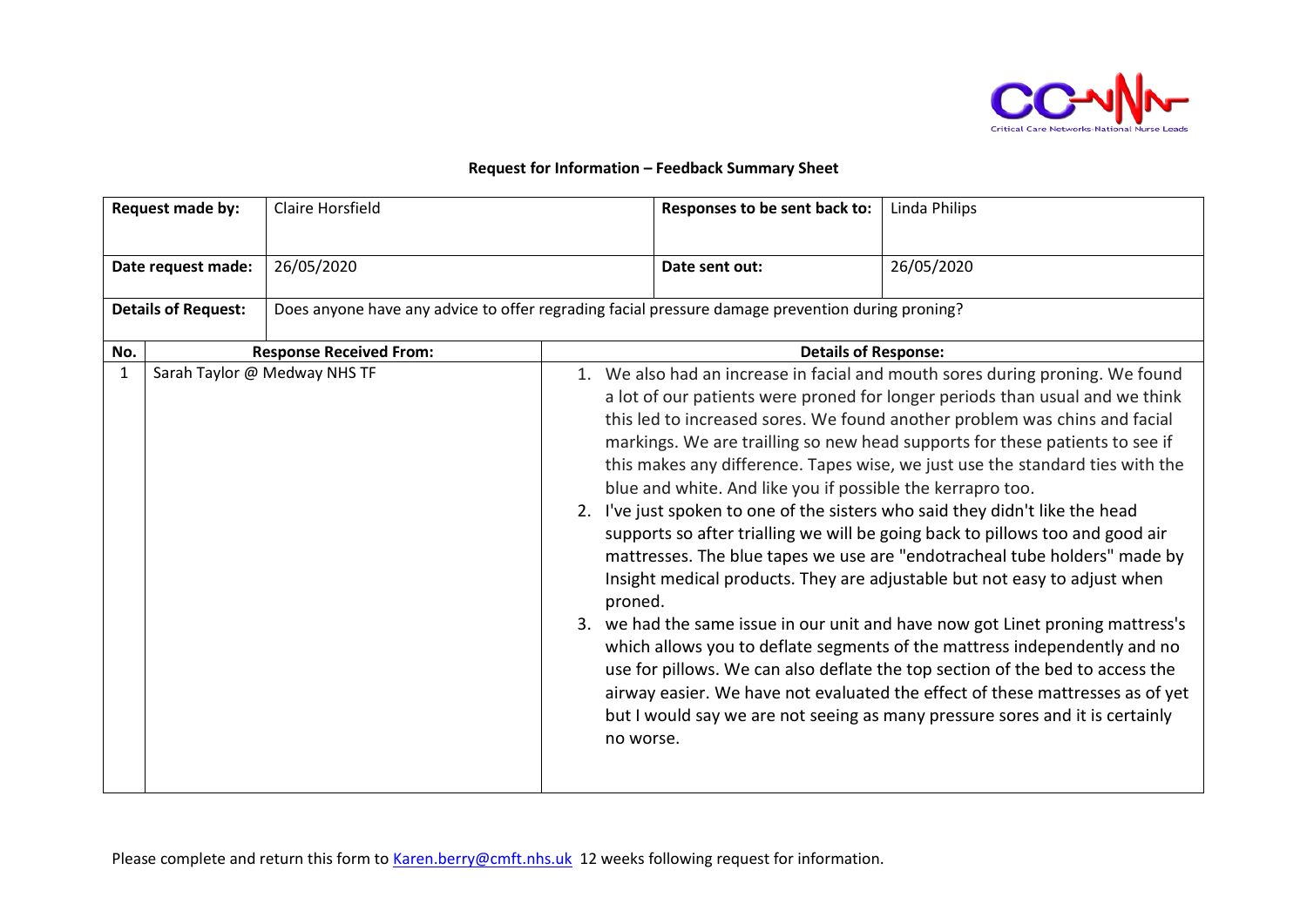

| $\overline{2}$ | Jane Adderley@Milton Keynes NHS FT     | We had exactly the same problems but use Siltape from Advancis medical as well as<br>Kerrapro. Probably in hindsight not enough but we use it regularly for other devices pre<br>covid.<br>Found that Holisters were definitely a risk of tube slippage while prone so stuck with tapes<br>and sponges.                                                                                                                                                                                                                                       |
|----------------|----------------------------------------|-----------------------------------------------------------------------------------------------------------------------------------------------------------------------------------------------------------------------------------------------------------------------------------------------------------------------------------------------------------------------------------------------------------------------------------------------------------------------------------------------------------------------------------------------|
| 3              | Richard Myers @ Royal Berkshire NHS FT | The RBH ICU have been using Anchorfast devices. We have like many other hospitals in the<br>region experienced an increase in pressure ulcers to the face. We elected to use standard<br>tapes with kerapro to the corners of the mouth but found we had an increase in tube<br>migration and emergency re intubation and re-elected to return to Anchorfast devices for<br>added security. We have now ordered sponge facial pads for prone patients and new air<br>mattresses with additional pressure relieving features.                  |
| $\overline{4}$ | Sarah Ede @ Frimley Health NHS FT      | When a patient was proned we used the blue ties and then we would put gauze in<br>between the ties and the patients skin to aid in reducing pressure sores.<br>We have no pressure sores reported from the way we did these ties.<br>To reduce some oedema as not all of it could be avoided, we would aim to reposition<br>the head every 2 hours, this was not achieved all the time but our physiotherapy<br>team was extremely supportive and always helped with this and ensuring there were<br>no lines on or around the patients skin. |
| 5              | Kirsty Fearnley @ Bolton NHS FT        | Ok so I've attached all of our documentation and I've taken a photo of our proning boxes<br>and their content for you to have a look at. We also have a "P's of Proning" Poster which we<br>have devised to raise some awareness.<br>I'll just add not all documentation will say to use Dermaplus as we have only started using in<br>within the last 12 months but is known this is what we use.<br>Also I think we had an episode of pressure damage but this was related to a proned patient<br>with a Tracheostomy insitu.               |

Please complete and return this form to [Karen.berry@cmft.nhs.uk](mailto:Karen.berry@cmft.nhs.uk) 12 weeks following request for information.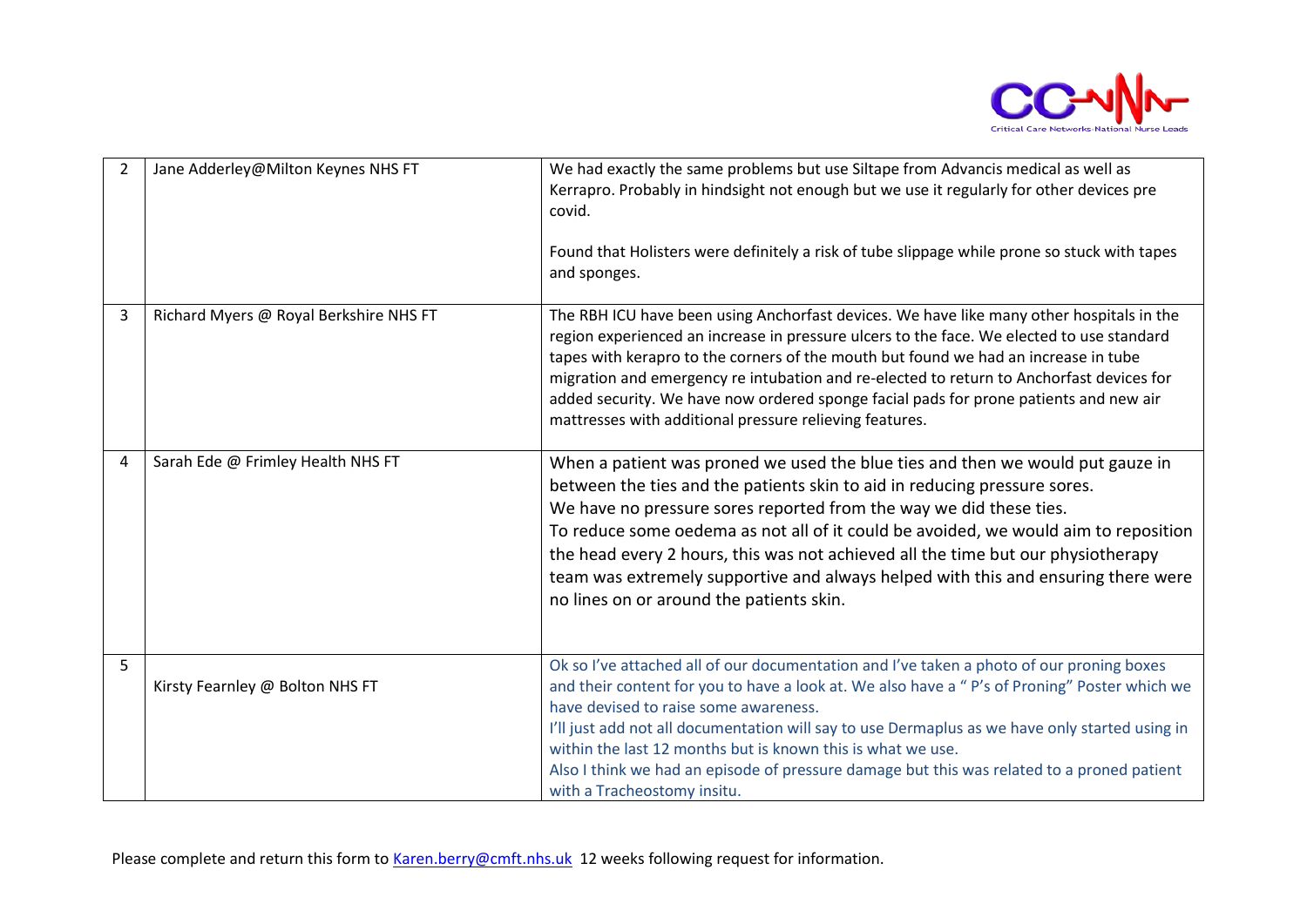

|                | We delivered a robust training programme prior to the pandemic hitting its peak and we<br>ended up training approx 150 staff if not more the way we prone and all the documentation<br>and equipment we use. I also lead on simulation for Critical Care and we simulate proning<br>sometimes to keep people up to date with practices as it's not something we do all the time,<br>well prior to this pandemic it wasn't!<br>I'll attach all Kirsty's attachments to the email |
|----------------|---------------------------------------------------------------------------------------------------------------------------------------------------------------------------------------------------------------------------------------------------------------------------------------------------------------------------------------------------------------------------------------------------------------------------------------------------------------------------------|
| 6              |                                                                                                                                                                                                                                                                                                                                                                                                                                                                                 |
| $\overline{7}$ |                                                                                                                                                                                                                                                                                                                                                                                                                                                                                 |
| 8              |                                                                                                                                                                                                                                                                                                                                                                                                                                                                                 |
| 9              |                                                                                                                                                                                                                                                                                                                                                                                                                                                                                 |
| 10             |                                                                                                                                                                                                                                                                                                                                                                                                                                                                                 |
| 11             |                                                                                                                                                                                                                                                                                                                                                                                                                                                                                 |

Please complete and return this form to [Karen.berry@cmft.nhs.uk](mailto:Karen.berry@cmft.nhs.uk) 12 weeks following request for information.